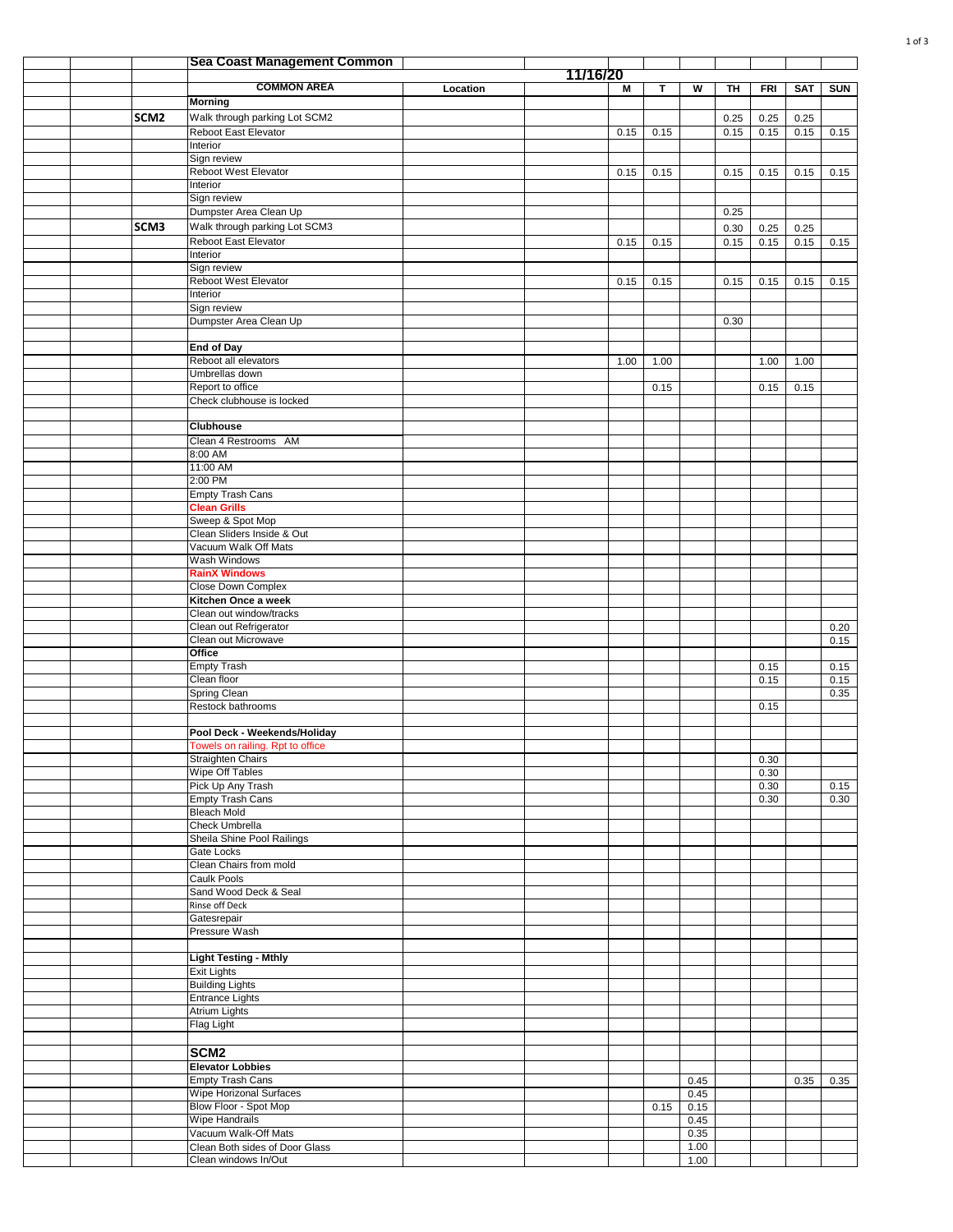|  | <b>Sea Coast Management Common</b>                            |          |          |              |      |      |              |              |            |              |
|--|---------------------------------------------------------------|----------|----------|--------------|------|------|--------------|--------------|------------|--------------|
|  |                                                               |          | 11/16/20 |              |      |      |              |              |            |              |
|  | <b>COMMON AREA</b>                                            | Location |          | M            | T    | W    | TH           | <b>FRI</b>   | <b>SAT</b> | <b>SUN</b>   |
|  | <b>Elevator &amp; Interiors</b>                               |          |          |              |      |      |              |              |            |              |
|  | Wipe Down Interior Panels<br>Sheila Shine                     |          |          | 1.00<br>1.00 |      |      | 0.30<br>0.30 |              |            | 1.00<br>0.15 |
|  | Clean tracks hard wire brush                                  |          |          |              |      |      |              |              |            |              |
|  | Mop floor & corners                                           |          |          |              |      |      | 0.30         |              |            |              |
|  | Full sanatize                                                 |          |          |              |      |      | 0.45         |              |            |              |
|  | <b>Walkways &amp; Stairwell</b>                               |          |          |              |      |      |              |              |            |              |
|  | Items in walkways? Picture report to office                   |          |          |              |      |      |              |              |            |              |
|  | Blow                                                          |          |          |              |      |      |              |              |            |              |
|  | Spot Mop                                                      |          |          |              |      |      |              |              |            |              |
|  | <b>Wipe Handrails</b><br>Wash down                            |          |          | 3.00         | 3.00 |      |              |              |            |              |
|  | Pressure Wash                                                 |          |          | 3.00         | 3.00 |      |              |              |            |              |
|  | <b>Laundry Rooms</b>                                          |          |          |              |      |      |              |              |            |              |
|  | Sweep-Spot Mop                                                |          |          |              |      | 1.15 |              |              | 2.00       |              |
|  | <b>Empty Trash Cans</b>                                       |          |          |              |      | 1.00 |              | 1.00         |            |              |
|  | Wipe Horizonal Surfaces                                       |          |          |              |      |      |              | 2.00         |            |              |
|  | <b>Parking lots</b>                                           |          |          |              |      |      |              |              |            |              |
|  | Garbage Pick up                                               |          |          |              |      |      | 0.30         |              |            |              |
|  | Call Bulk?<br><b>Trash Chutes</b>                             |          |          |              |      |      |              |              |            |              |
|  | Recycle Area cleaned                                          |          |          |              |      |      |              |              |            |              |
|  | Recycle Bins pressure washed                                  |          |          |              |      |      |              |              |            |              |
|  | Numbers stenciled                                             |          |          |              |      |      |              |              |            |              |
|  | Lines striped                                                 |          |          |              |      |      |              |              |            |              |
|  | <b>Test Building Lights</b>                                   |          |          |              |      |      |              |              |            |              |
|  | Tagging cars                                                  |          |          |              |      |      |              |              |            |              |
|  | Towing                                                        |          |          |              |      |      |              |              |            |              |
|  | Pressure Wash Trash Receptacle<br>Clean/Deodorize Trash Chute |          |          |              |      |      |              |              |            | 1.30         |
|  | NO BLOWING SAND IN DRAINS!                                    |          |          |              |      |      |              |              |            |              |
|  |                                                               |          |          |              |      |      |              |              |            |              |
|  | SCM <sub>3</sub>                                              |          |          |              |      |      |              |              |            |              |
|  | <b>Elevator Lobbies</b>                                       |          |          |              |      |      |              |              |            |              |
|  | <b>Empty Trash Cans</b>                                       |          |          |              |      |      | 0.35         |              | 0.35       |              |
|  | Wipe Horizonal Surfaces                                       |          |          |              |      |      | 0.45         |              |            |              |
|  | Blow Floor - Spot Mop                                         |          |          |              |      |      | 0.45         |              |            |              |
|  | Wipe Handrails                                                |          |          |              |      |      |              |              |            |              |
|  | Vacuum Walk-Off Mats                                          |          |          |              |      |      |              |              |            |              |
|  | Clean Both sides of Door Glass                                |          |          |              |      |      |              |              |            |              |
|  | Clean windows In/Out<br><b>Elevator &amp; Interiors</b>       |          |          |              |      |      |              |              |            |              |
|  | Wipe Down Interior Panels                                     |          |          |              |      |      | 0.30         |              |            | 1.00         |
|  | Sheila Shine                                                  |          |          |              |      |      | 0.30         |              |            | 0.15         |
|  | Clean tracks hard wire brush                                  |          |          |              |      |      |              |              |            |              |
|  | Mop floor & corners                                           |          |          |              |      |      | 0.30         |              |            |              |
|  | Full sanatize                                                 |          |          |              |      |      | 0.45         |              |            |              |
|  | <b>Walkways &amp; Stairwell</b>                               |          |          |              |      |      |              |              |            |              |
|  | Items in walkways? Picture report to office                   |          |          |              |      |      |              |              |            |              |
|  | Blow                                                          |          |          |              |      |      |              |              |            |              |
|  | Spot Mop                                                      |          |          |              |      |      |              |              |            |              |
|  | <b>Wipe Handrails</b>                                         |          |          |              |      |      |              |              |            |              |
|  | Wash down                                                     |          |          |              |      | 1.00 |              |              |            |              |
|  | Pressure Wash                                                 |          |          |              |      |      |              |              |            |              |
|  | <b>Laundry Rooms</b>                                          |          |          |              |      |      |              |              |            |              |
|  | Sweep-Spot Mop                                                |          |          |              | 5.00 |      |              |              | 2.00       |              |
|  | <b>Empty Trash Cans</b><br><b>Wipe Horizonal Surfaces</b>     |          |          |              | 1.00 |      |              |              |            |              |
|  | <b>Parking lots</b>                                           |          |          |              |      |      |              | 1.00<br>2.00 |            |              |
|  | Garbage Pick up                                               |          |          |              |      |      | 0.30         |              |            |              |
|  | Call Bulk?                                                    |          |          |              |      |      |              |              |            |              |
|  | <b>Trash Chutes</b>                                           |          |          |              |      |      |              |              |            |              |
|  | Recycle Area cleaned                                          |          |          |              |      |      |              |              |            |              |
|  | Recycle Bins pressure washed                                  |          |          |              |      |      |              |              |            |              |
|  | Numbers stenciled                                             |          |          |              |      |      |              |              |            |              |
|  | Lines striped                                                 |          |          |              |      |      |              |              |            |              |
|  | Test Building Lights                                          |          |          |              |      |      |              |              |            |              |